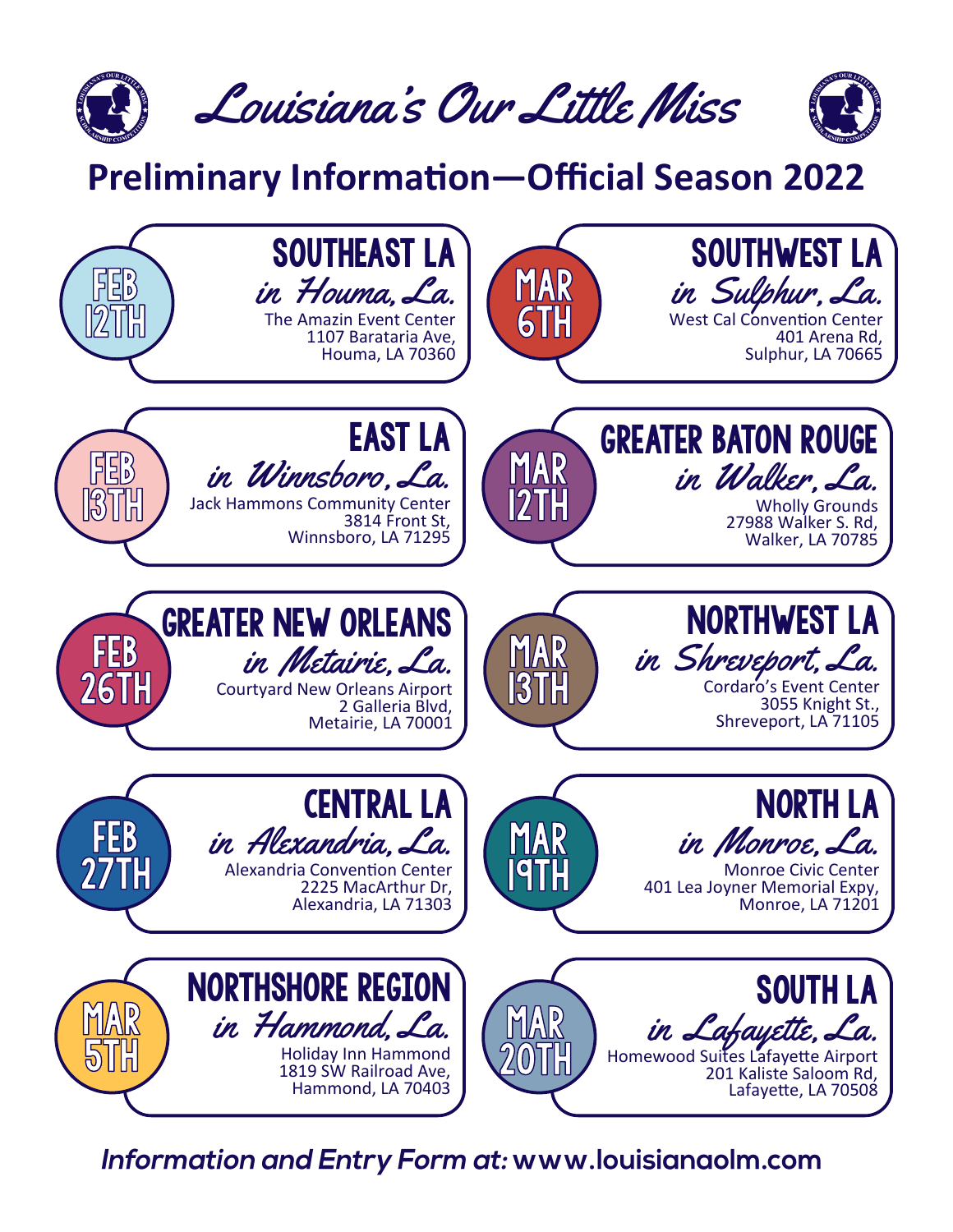| <b>ENTRY INFORMATION / FEES</b>                           |                                                                                                                                                                                                                                                                                                                                                                                                                                         |  |  |
|-----------------------------------------------------------|-----------------------------------------------------------------------------------------------------------------------------------------------------------------------------------------------------------------------------------------------------------------------------------------------------------------------------------------------------------------------------------------------------------------------------------------|--|--|
| <b>BASIC ENTRY FEE</b>                                    | \$50<br>(includes registration, beauty wear, and prettiest/best awards)                                                                                                                                                                                                                                                                                                                                                                 |  |  |
| <b>ALL-IN</b><br><b>PACKAGE</b>                           | \$80<br>(includes Basic Entry PLUS 2 photogenic entries, all 3 overall title entries,<br>Glamo-Camo OOC, Optional Talent, AND 5 popular miss votes!!! If you do not<br>want to compete in Optional Talent, you can exchange that entry for 15 popular<br>miss votes! This is a savings of over \$35!!!!)                                                                                                                                |  |  |
| <b>DOOR ADMISSION</b>                                     | \$5<br>(Door entry is \$5 per person for everyone ages 3 and up except the<br>contestant. This includes parents, family, friends, etc. Please let your quests know.)                                                                                                                                                                                                                                                                    |  |  |
|                                                           | The optionals listed below can be added on to the Basic Entry fee individually if<br>desired. They are INCLUDED in the All-In Package!                                                                                                                                                                                                                                                                                                  |  |  |
|                                                           | <b>Side Awards: FREE</b><br>(Prettiest Eyes, Prettiest Hair, and Prettiest Smile will be awarded in each age division)                                                                                                                                                                                                                                                                                                                  |  |  |
| <b>OPTIONALS</b>                                          | Photogenic \$10 for one photo / \$15 for two photos<br>(Photogenic will be awarded in each age division. This is additional and contestants<br>should bring photos to registration labeled with their name and age. Photos can be any<br>size up to 8 x 11 and can be color, black & white, snapshots, or professional photos. All<br>photos will be returned after judging. Don't forget to pick yours up!!!)                          |  |  |
|                                                           | Overall Awards: \$10 each or all three for \$25<br>(Overall Most Beautiful, Overall Best Dressed, and Overall Most Photogenic out of the<br>entire pageant will be awarded. Contestants are eligible to win overall awards AND<br>divisional awards.)                                                                                                                                                                                   |  |  |
|                                                           | <b>Optional Talent: \$10</b><br>(Open to all ages! Have a talent you want to show off? Enter our optional talent<br>competition! Please note that a talent is required at our state pageant for ages 7-20 yrs,<br>so this is a great chance to practice your talent before the state competition.)                                                                                                                                      |  |  |
|                                                           | <b>Glamo-Camo Outfit of Choice: \$10</b><br>(Participate in this fun outfit of choice! Anything camouflage will work! Be as simple or as<br>fancy as you would like! 100% of the proceeds from this OOC event will be donated to the<br><b>Lymphatic Education &amp; Research Network)</b>                                                                                                                                              |  |  |
|                                                           | Popular Miss Votes: \$1 each<br>(Sell votes ahead of time to family, friends, neighbors, anyone! Turn collected money in at<br>check-in on pageant day! Votes can also be purchased at the pageant! A tracking sheet is<br>available at the end of this packet, but it IS NOT REQUIRED to turn in that sheet! The<br>contestant with the most votes will receive a crown, trophy, certificate, and a DISCOUNT<br>to our state pageant!) |  |  |
| NOONE GOES HOME EMPTY-HANDED!<br><b>AWARDS FOR ALL!!!</b> |                                                                                                                                                                                                                                                                                                                                                                                                                                         |  |  |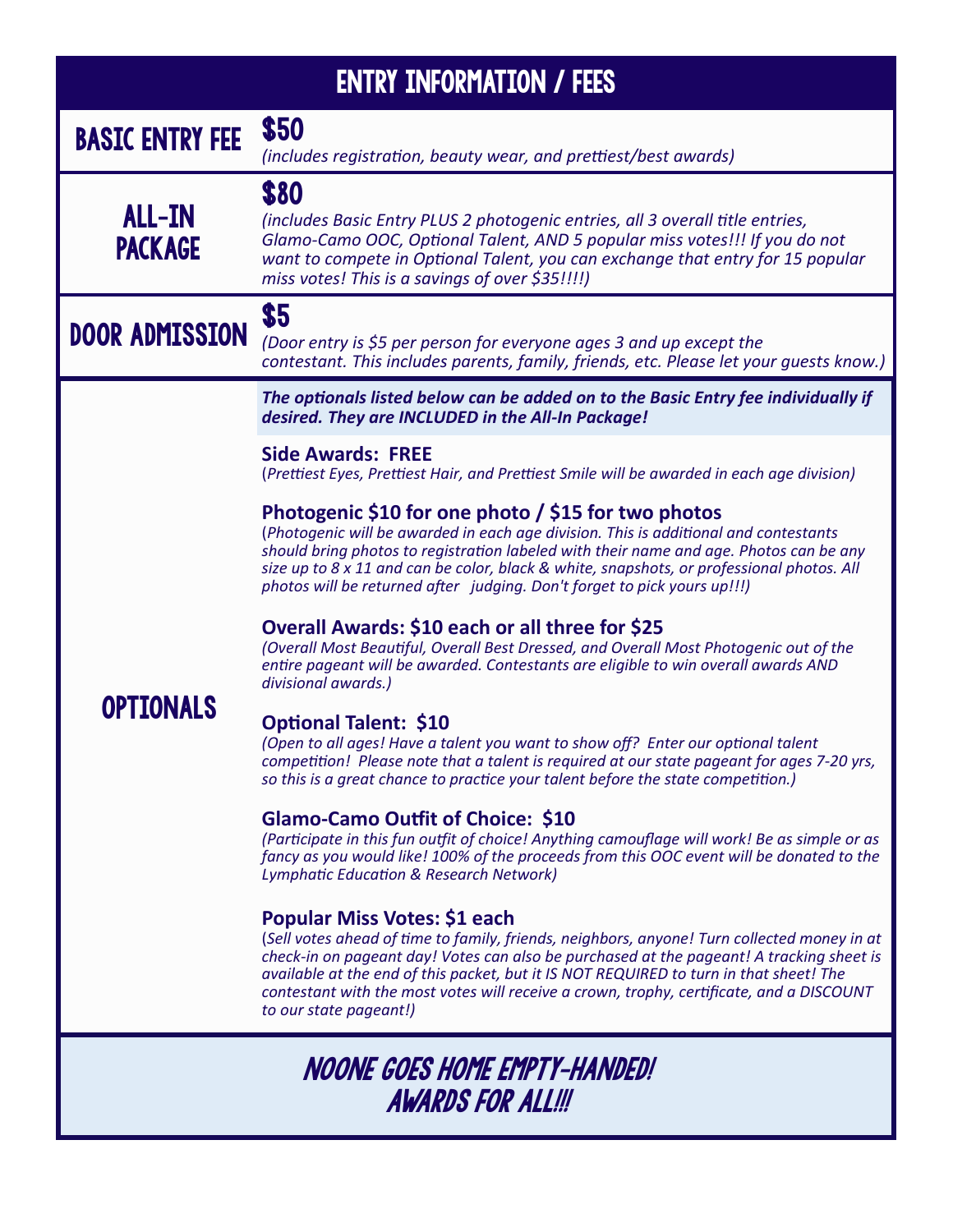| <b>INFORMATION</b>                                                             |                                                                                                                                                                                                                                                                                |  |
|--------------------------------------------------------------------------------|--------------------------------------------------------------------------------------------------------------------------------------------------------------------------------------------------------------------------------------------------------------------------------|--|
| <b>SCHEDULE</b>                                                                | $\rightarrow$ Check-In is from 1:15pm - 2:00pm<br>$\rightarrow$ Pageant begins promptly at 2:00pm<br><b>Order of events:</b><br>$\rightarrow$ Optional Talent <i>(if entering)</i> , Optional Outfit of Choice <i>(if entering)</i> ,<br>Beauty Wear (all), and Crowning (all) |  |
| <b>REQUIRED</b><br><b>ATTIRE</b>                                               | Ages 0-9 yrs: Short Pageant Dress or Special Occasion Dress or<br>Sunday's Best Dress (no glitz dresses please)<br>Ages 10 and up: Long Gown (no glitz dresses please)                                                                                                         |  |
| <b>AGE</b><br><b>DIVISIONS</b>                                                 | 0-2 yrs, $3-6$ yrs, $7-9$ yrs, $10-12$ yrs,<br>$13 - 15$ yrs, $16 - 20$ yrs, $21 - 28$ yrs, 29 and up yrs<br>*Compete your age as of April 1st, 2022<br>*Some divisions may be split depending on number of entries                                                            |  |
| <b>DIVISIONAL</b><br><b>AWARDS</b>                                             | <b>Queen</b> —Custom OLM Crown, Sash & Trophy, <b>Princess</b> —Crown & Trophy,<br><b>Personality Plus</b> —Crown & Trophy, <b>Alternates</b> —Nice Award<br><b>Optionals</b> -Crown and/or Nice Award                                                                         |  |
| CONTESTANTS ALSO RECEIVE A DISCOUNT TO THE<br>2022 LOUISIANA STATE COMPETITION |                                                                                                                                                                                                                                                                                |  |



*Judges will be looking for personality and confidence on stage. The Modeling Pattern is given as a guide. Once each contestant has modeled individually, the will re-enter for a group line-up. Contestants ages 0—2 will require a parent/guardian or adult presenter with them at all times. We will have reigning queens to help with all contestants.*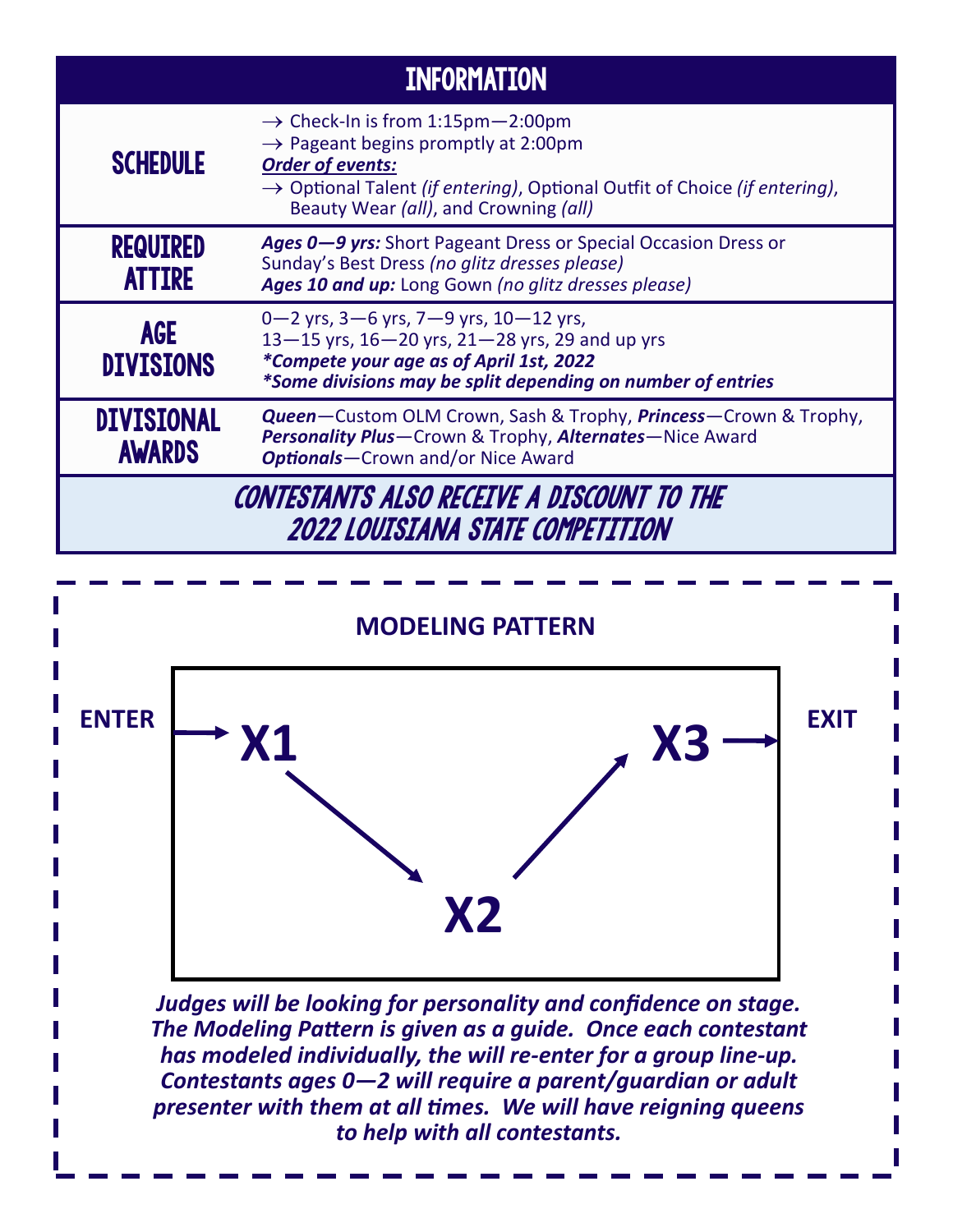# Please read each of the following <u>important statements:</u>

- **Our Little Miss is a natural pageant and while age appropriate make-up is allowed on ages 3 and up, we encourage you to keep your child looking age appropriate. Dresses can have sparkle, but no glitz dresses are allowed. We prefer simple modeling. Contestants will be allowed to practice on stage before the competition begins. Routines, over the top facials/hand gestures, etc. are highly discouraged.**
- **Door entry is \$5 per person for everyone ages 3 and up except the contestant. This includes parents, family, friends, etc. Please let your guests know!**
- **Visit our website at www.louisianaolm for our this preliminary packet, clothing examples, and much more.**
- **Optionals can be paid in advance or can be added at the door.**
- **We are a next level pageant which means that local contestants will qualify to move on to our state pageant.** *The queen and princess of each division are required to attend the state pageant***, but everyone is encouraged and welcome to attend! Preliminary contestants will receive a discount to our state pageant based on their placement at the preliminary.**
- **This is a laid back pageant so if it's your first time, don't worry! We will walk you through everything to make sure you and your contestant have an amazing and fun time!**
- **We will follow safely precautions as required by the state including (but not limited to) social distancing, masks, etc.**

**To Enter:** Go to www.louisianaolm.com *Click on "Upcoming Pageants" and find the area you are interest in. Click on the "Enter" button to fill out the entry form.*

**Entry Fee** must be paid in advance with the registration form or in advance via PayPal to **louisianaolm@gmail.com**

**Optionals** can be paid for in advance or on pageant day. **Optionals** can also be added at the door!

Family and friends are welcome to attend! Remember that there is a **\$5 door admission** for everyone **ages 3 and up**! Let your guest know!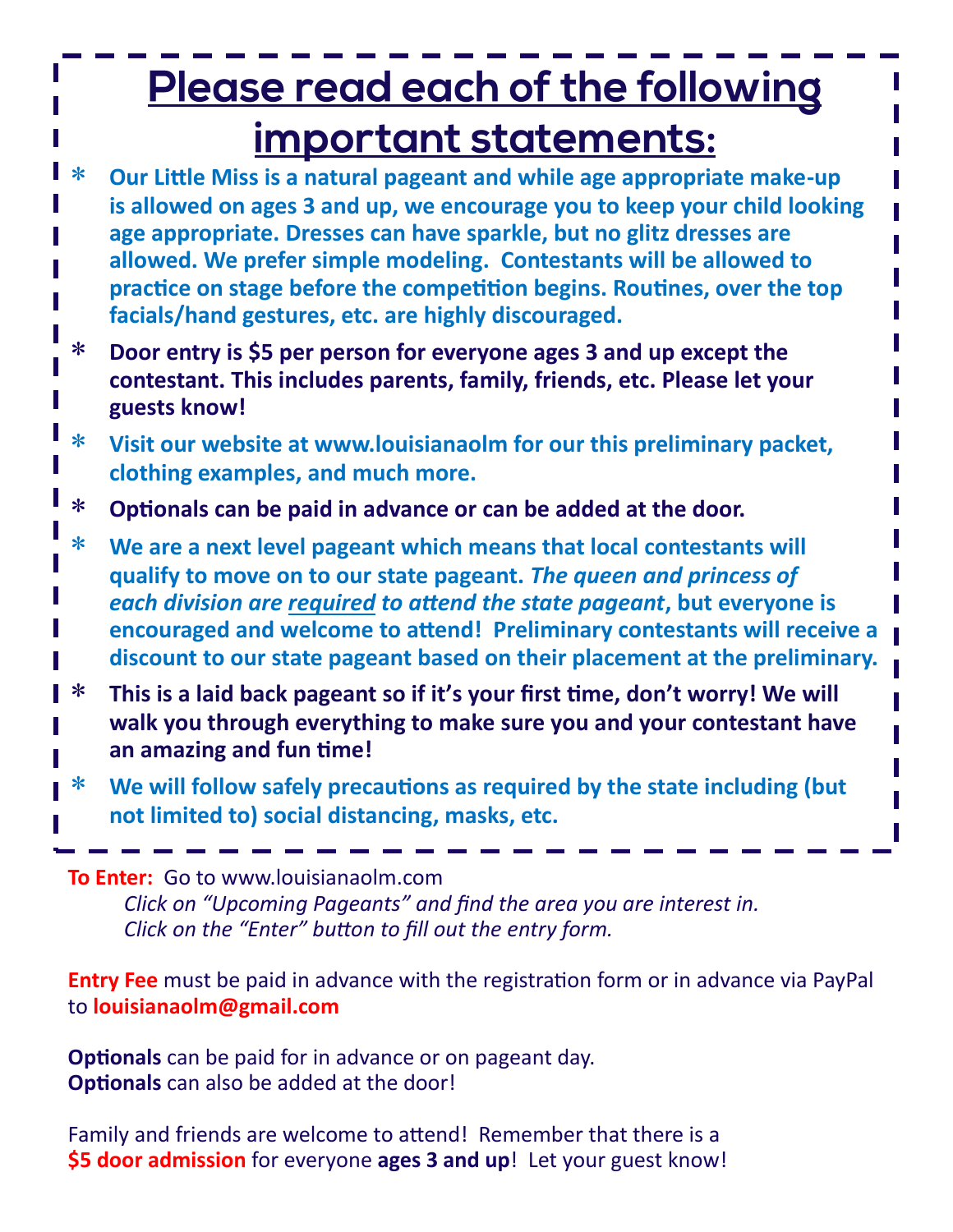#### *Attending a preliminary pageant qualifies you for our state pageant!*

While the queen and princess in each division is **required** to move on to the state pageant, we encourage ALL participates to attend as you all will be representing your area in the Louisiana State Pageant! The state pageant is a different set of judges and everyone starts on an even playing field! It will be a great experience and your daughter will make friendships and memories that will last a lifetime!

Our Little Miss is a tiered system where contestants represent their local area at the state pageant and then represent our state at the world level!



## QUESTIONS?

**Email Holly Berger, State Director, at louisianaolm@gmail.com for questions or more information!**

**Visit our website, www.louisianaolm.com, for entry forms, clothing examples, and tons more great information!**